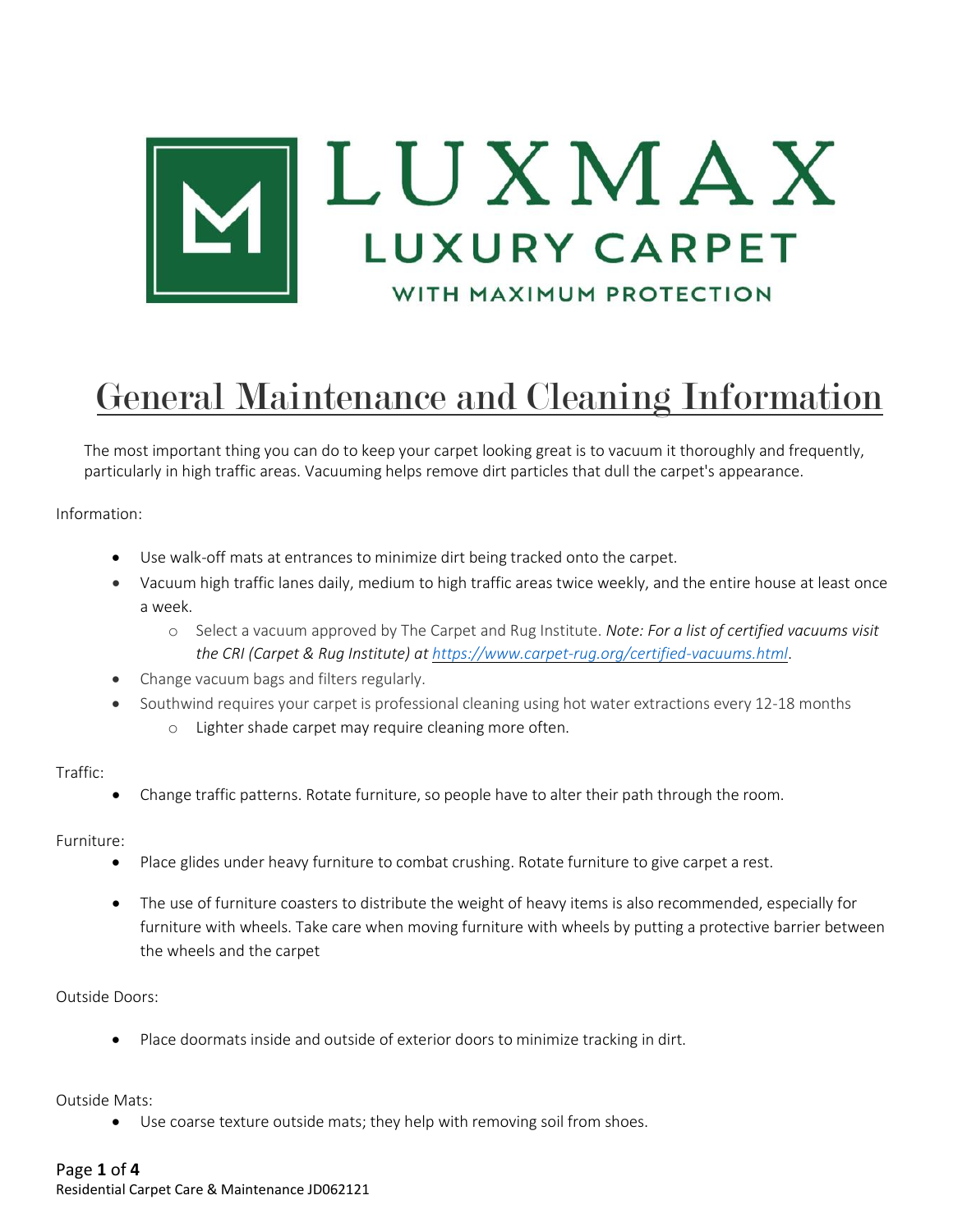Inside Mats:

- Mats which are 6 to 15 feet long will trap most soil before reaching carpeting.
	- o \*\*\* ALL MATS SHOULD BE CLEANED AND MAINTAINED \*\*\*\*

### Cleaning

Regardless of the source, when spills happen, treat them immediately as the longer it sits, the more difficult it may be to remove.

- Scoop up as much of the spill as possible, with a towel or a spoon.
- For large spots, work from the outside towards the center of the spot to prevent spreading.
- Blot the spot, don't rub or scrub. Gently press clean white cloths into the spotted area to remove moisture.
	- o Apply warm, not hot, water to the stained area and blot until the stain stops transferring to the cloth.
	- o Scrubbing can damage the fiber and set the stain into the carpet.

# Spot Cleaning Guide

| Water-based Stains |  |
|--------------------|--|
|--------------------|--|

| Alcohol                        | Grape Juice  |
|--------------------------------|--------------|
| Baby Formula                   | Graphite     |
| Beer                           | Ice Cream    |
| Blood                          | Jelly        |
| Candy                          | Latex Paint  |
| Catsup                         | Liquor       |
| Chocolate Milk                 | Milk         |
| Clay                           | Soil Spots   |
| Cola                           | Soft Drinks  |
| Cologne                        | Syrup        |
| Cranberry Juice                | Tomato Juice |
| Felt Tip Marker                | Water Colors |
| Food Stains (general)          | Watermelon   |
| Fruit Juice                    | Whiskey      |
| Fruit Punch                    | Wine         |
| Furniture Polish (water based) | Vomit        |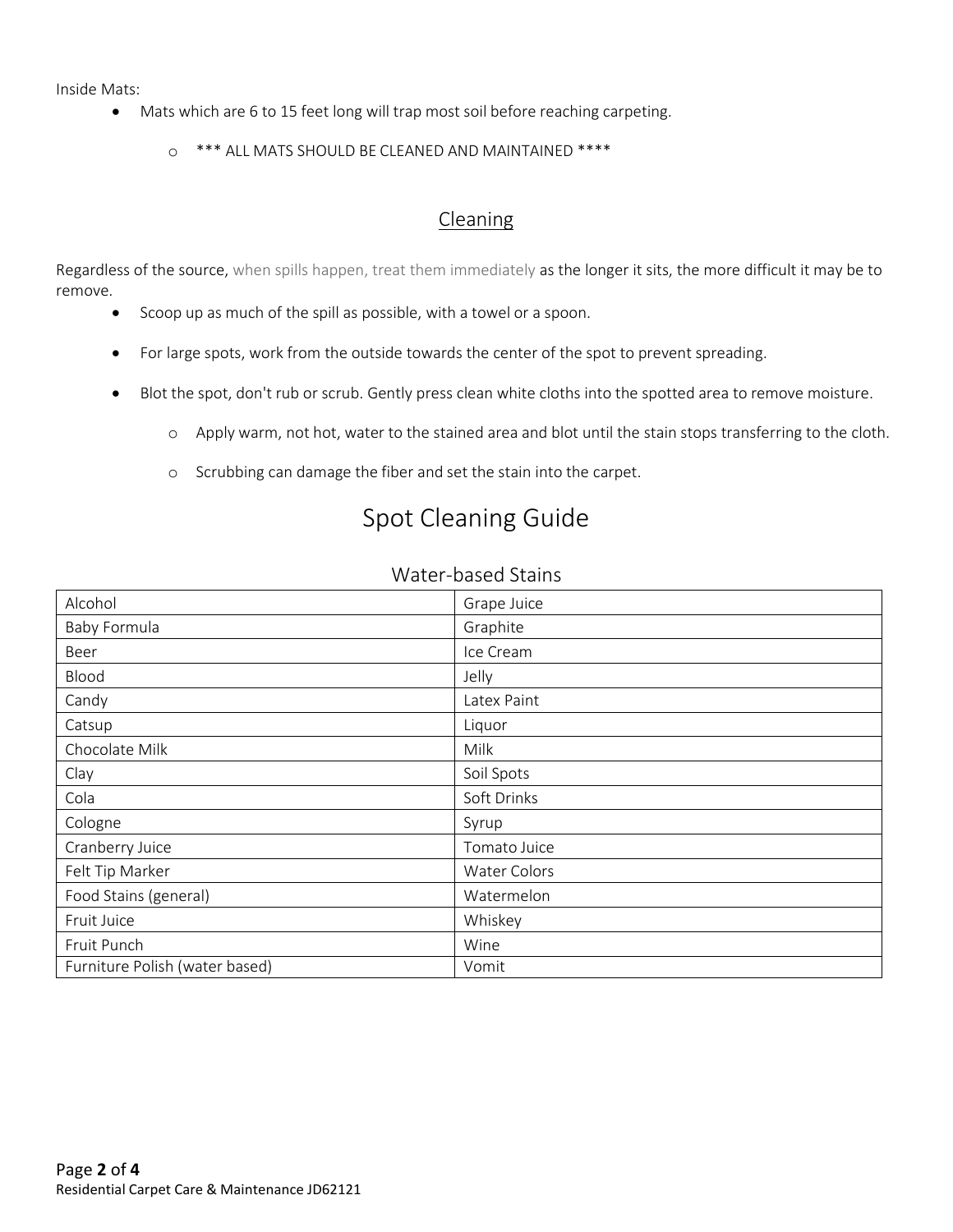#### Step 1

- A. Use a spoon or dull knife to remove solid materials.
- B. For large stains, work from the outside of stain to the center to prevent spreading.
- C. Blot up liquid spills with a white towel or paper towel.
- D. Mix a solution gently stirring 1/4 teaspoon of clear hand dishwashing detergent with 1 cup of water.
- E. Apply detergent solution directly to a white cloth. Dampen the carpet fibers in the stained area with the cloth (avoid saturating the carpet).
- F. Wipe gently. Turn cloth frequently. Never rub, scrub or use a brush. This may damage carpet fibers.
- G. If necessary, use your fingertips to work the solution to the base of the stain.
- H. Wet the stained carpet fibers with clear, lukewarm water to rinse.
- I. Cover the spot with an absorbent white towel or paper towel and apply pressure to blot.
- J. Repeat the rinsing and blotting procedures until you are sure all traces of the detergent have been removed.
- K. If the spot is gone, place an absorbent white towel or paper towel over the area cleaned, and weigh towels down with a heavy, color-fast object, such as a weighted plastic wastebasket.
- L. Change towels or paper towels until carpet dries.

If the spot still exists, we recommend you contact a certified professional cleaner.

| UII-DdSCU                                                      |                |  |
|----------------------------------------------------------------|----------------|--|
| <b>Butter</b>                                                  | Margarine      |  |
| Chocolate                                                      | Mascara        |  |
| Cooking Oil                                                    | Mayonnaise     |  |
| Cosmetics                                                      | Nail Polish    |  |
| Crayon                                                         | Oil            |  |
| Furniture Dye                                                  | Oil Paint      |  |
| Furniture Polish (oil based)                                   | Ointment       |  |
| Glue*                                                          | Peanut Butter  |  |
| Gravy                                                          | Rouge          |  |
| Grease (black)                                                 | Salad Dressing |  |
| Gum <sup>*</sup>                                               | Spaghetti      |  |
| Hand Cream                                                     | Wax*           |  |
| Ink                                                            | Varnish        |  |
| Lipstick                                                       |                |  |
| *Freeze and remove solid materials before using cleaning fluid |                |  |

#### Oil-Based

#### Step 1

- A. Use a spoon or dull knife to remove solid materials.
- B. For these spots, use a citrus solvent applied directly to a white cloth. Dampen the carpet fibers in the spotted area with the cloth (avoid saturating the carpet).

#### Step 2

- A. For large spots, work from the outside of spot towards the center to prevent spreading.
- B. Blot up liquid spills with a white towel or paper towel.
- C. Mix a solution gently stirring 1/4 teaspoon of clear hand dishwashing detergent with 1 cup of water.

#### Page **3** of **4**

Residential Carpet Care & Maintenance JD62121